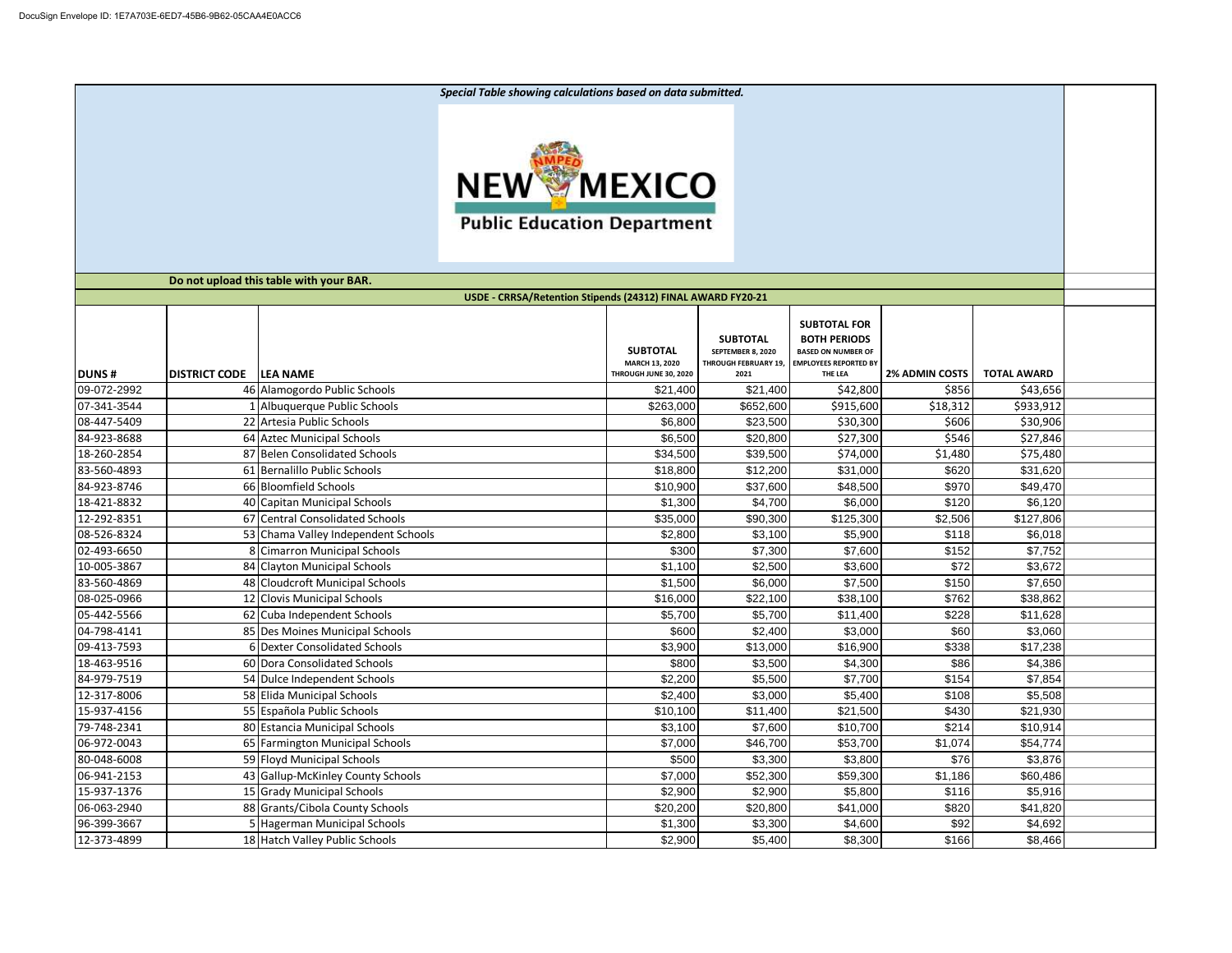*Special Table showing calculations based on data submitted.* **NEW MEXICO Public Education Department Do not upload this table with your BAR. USDE - CRRSA/Retention Stipends (24312) FINAL AWARD FY20-21 SUBTOTAL FOR SUBTOTAL BOTH PERIODS SUBTOTAL SEPTEMBER 8, 2020 BASED ON NUMBER OF MARCH 13, 2020 THROUGH FEBRUARY 19, EMPLOYEES REPORTED BY THE LEA 2% ADMIN COSTS TOTAL AWARD DUNS # DISTRICT CODE LEA NAME THROUGH JUNE 30, 2020 2021** 07-915-3107 | 39 Hondo Valley Public Schools | \$1,400 \$3,200 \$4,600 \$92 \$4,692 \$4,692 18-421-9046 50 House Municipal Schools \$500 \$1,800 \$2,300 \$46 \$2,346 07-486-5429 34 Jal Public Schools \$7,100 \$7,100 \$14,200 \$284 \$14,484 10-079-6135 7 Lake Arthur Municipal Schools \$800 \$2,800 \$3,600 \$72 \$3,672 09-413-8740 17 Las Cruces Public Schools \$48,400 \$99,600 \$98,000 \$99,960 \$99,960 10-005-3990 | 69|Las Vegas City Public Schools | \$4,700 \$8,800 \$13,500 \$13,500 \$270 \$13,770 12-351-4762 | 31 Lovington Municipal Schools \$1 | 50 \$32,100 \$32,100 \$32,100 \$642 \$32,742 10-005-4055 | 11 Maxwell Municipal Schools \$100 \$1,100 \$1,100 \$22 \$1,122 10-060-6003 14 Melrose Municipal Schools 14 Network 14 S3,500 \$3,500 \$7,000 \$7,000 \$140 \$7,140 05-821-1590 | 78|Mesa Vista Consolidated Schools \$1,500 \$3,000 \$4,500 \$4,500 \$90 \$4,590 09-414-3401 44 Mora Independent Schools \$2,300 \$2,300 \$4,600 \$92 \$4,692 01-122-4219 | 81 Moriarty-Edgewood School District | \$6,600 \$25,200 \$31,800 \$31,800 \$636 \$32,436 10-066-3608 | 28 Mosquero Municipal Schools | \$1,200 \$1,800 \$3,000 \$3,000 \$60 \$3,060 08-195-9579 | 72|Pojoaque Valley Public Schools \$5,500 \$8,600 \$14,100 \$14,100 \$282 \$14,382 12-361-1816 | 57 Portales Municipal Schools | \$6,300 \$30,400 \$36,700 \$36,700 \$734 \$37,434 01-682-0532 3 Quemado Independent Schools \$3,900 \$4,100 \$8,000 \$8,000 \$160 \$8,160 86-767-6298 1 79 Questa Independent Schools 5 108 \$2,700 \$2,700 \$5,400 \$5,400 \$108 \$5,508 12-296-2160 | 9|Raton Public Schools \$1,100| \$3,000| \$60 \$3,060 \$3,060 01-637-3169 | 2 Reserve Independent Schools | \$0 \$3,000 \$3,000 \$3,000 \$60 \$60 \$3,000 83-560-4810 | 83 Rio Rancho Public Schools \$44,200 | \$125,000 | \$169,200 | \$3,384 | \$172,584 12-334-4574 27 Roy Municipal Schools \$400 \$2,000 \$2,400 \$48 \$2,448 10-155-4744 36 Ruidoso Municipal Schools \$3,400 \$21,400 \$21,400 \$428 \$21,828 10-060-6029 52 San Jon Municipal Schools \$100 \$1,600 \$1,700 \$34 \$1,734 09-714-4281 71 Santa Fe Public Schools \$7,900 \$15,200 \$23,100 \$462 \$23,562 78-047-0423 23 Silver City Consolidated School District \$6,400 \$20,900 \$27,300 \$546 \$27,846 04-070-5303 | 74 Socorro Consolidated Schools \$9,200 \$17,700 \$26,900 \$27,438 \$27,438 10-005-4162 10 Springer Municipal Schools \$0 \$1,800 \$1,800 \$36 \$1,836 09-414-4342 | 76|Taos Municipal Schools \$9,400| \$20,000| \$400| \$20,400 18-261-9114 | 13|Texico Municipal Schools \$1,700| \$8,7000| \$8,700| \$174| \$8,874